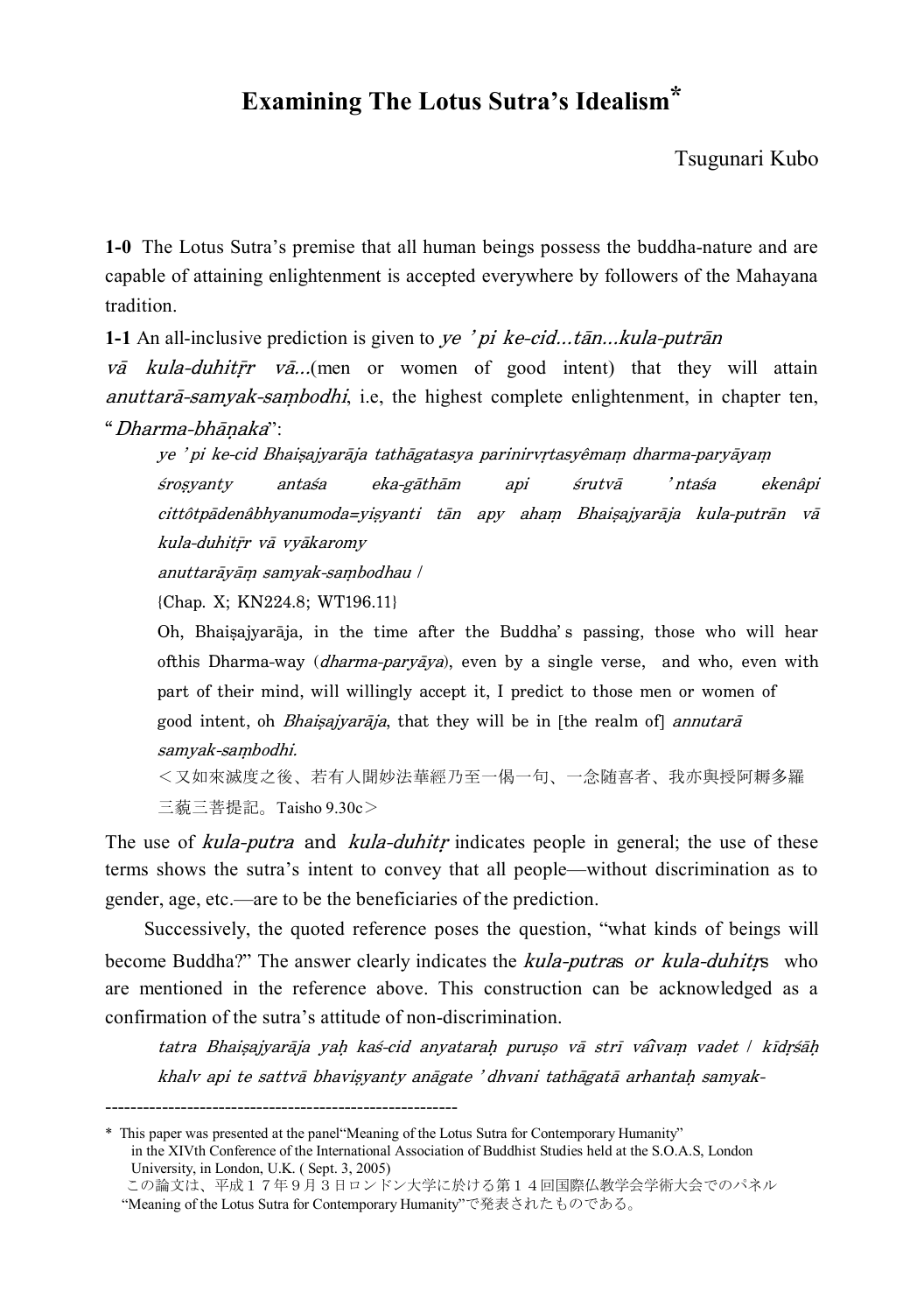sambuddhā iti / tasya Bhaisajyarāja purusasya vā striyā vā sa kula-putro vā kuladuhitā vā darśayitavyah

{Chap. X; WT197.6; KN225.11, any atarah vā puruso strī, misread in WT197 note1} Then, Bhaisajyarāja, if any other man or woman would ask you what sorts of beings will indeed become *tathāgatas arhats samyak-sambuddhas* in the future, you should show such a man or woman of good intent to that man or woman. < 薬 王 、 若 有 人 問 何 等 衆 生 於 未 來 世 當 作 佛 、 應 示 是 諸 人 等 於 未 來 世 必 得 作 佛 Taisho 9.  $30F$ 

**1-2** At the end of the sutra's main section (by Kumārajūva's version, thought to have the original construction regarding the order of the chapters), there is the story, in chapter nineteen, "*Sadāparibhūta*," of a bodhisattva who was Śākyamuni in a previous life. The only practice this bodhisattva does is to say to anyone he meets, regardless of that person's reaction, "Live as a bodhisattva, and you will become a Buddha":

nâham āyuşmanto yuşmākam paribhavāmi laparibhūtā yūyam|tat kasya hetoh| sarve hi bhavanto bodhisattva-caryām carantu / bhavisyatha yūyam tathāgatā arhantah samyak-sambuddhā iti

{Chap. XIX; KN378.1; WT320.5}

Gentlemen! I do not belittle you; you are not those who are belittled. What is the reason for this? All of you honorable men must do bodhisattva practices. You will become buddhas (tathāgatā arhantah samhak-sambuddhā).

*nâha*M *bhaginyo*………. [almost identical content]

{Chap. XIX; KN378.6;WT320.12}

Ladies! I don't………

<(是比丘凡有所見若比丘比丘尼優婆塞優婆夷皆悉禮拜讚歎而作是言.) 我深敬汝等不 敢輕慢。所以者何。汝等皆行菩薩道當得作佛。{āyusmanto (gentlemen), bhaginyo (ladies) are not translated literally} Taisho  $9.50 \overline{\ }$  >

As the story unfolds, it depicts that Sadāparibhūta, following his efforts at that practice, had an opportunity to hear the teaching of the Lotus Sutra. The sutra shows in this way that the goal of encountering the sutra was not the motivation for his original efforts; rather, his practice was the manifestation of his own spirit. In this particular story the sutra is expressing its basic premise vis-à-vis the human spirit, i.e., it is expressing its undiscriminating confidence in the spirit of all human beings.

**2-0** However, there are different, and even conflicting, interpretations with regard to the application of the sutra's premise of non-discrimination. Even within a single organization of followers of the sutra, practitioners of its particular teaching may differ with each other in their individual approaches. Concerning the text of the sutra, when only selected portions are read or quoted without regard to the entire context, different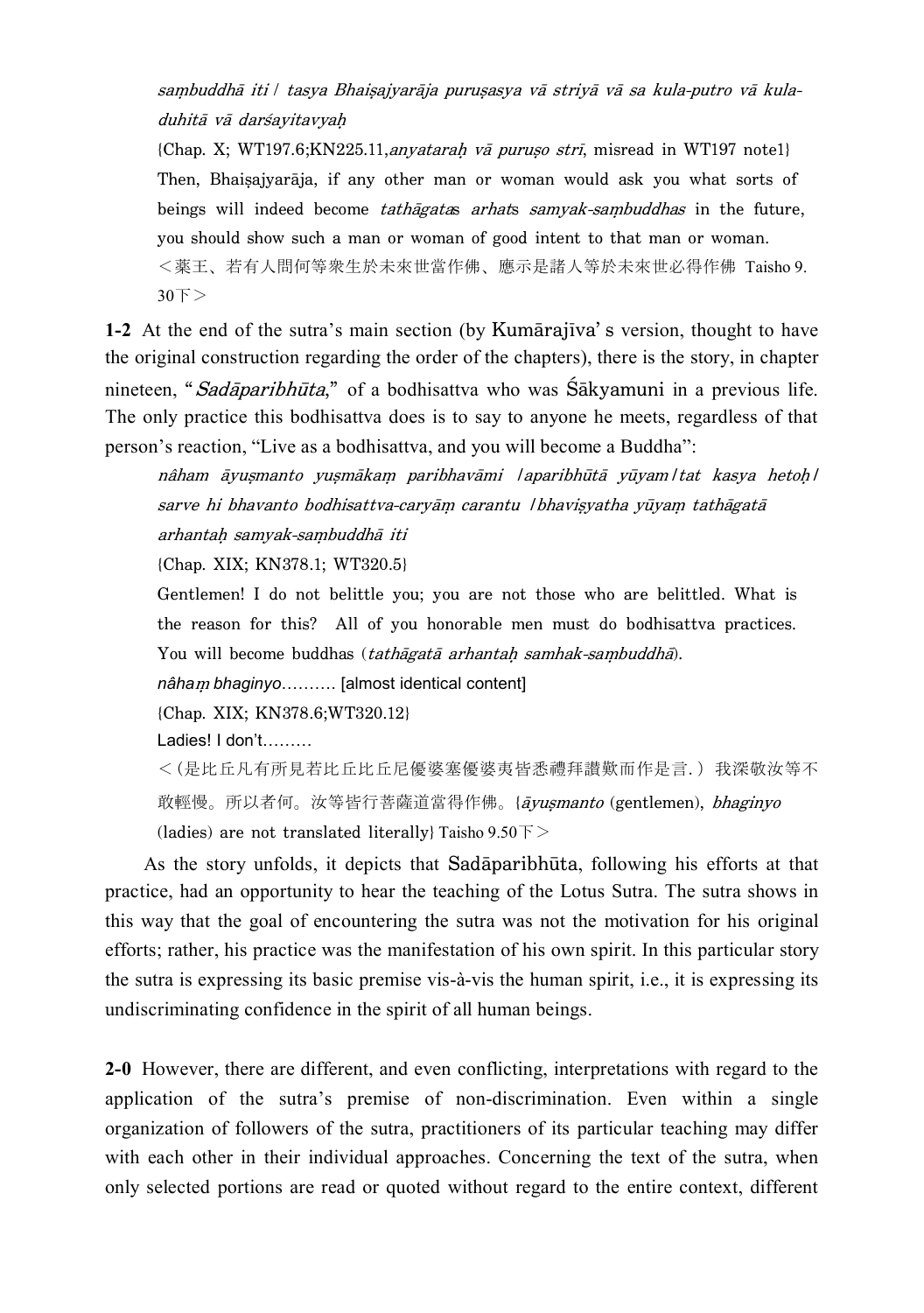meanings can be attributed to what the sutra is saying.

**2-1** In the case of chapter ten, "*Dharma-Bhānaka*," even though the sutra has said that a potential *dharma-bhānaka* is a *kula-putra* or *kula-duhitr*, i.e., an ordinary person who hears the sutra's teaching, when the sutra gives descriptions of individual dharma-bhånakas*,* it seems to indicate that such individuals are special ones:

sa hi Bhaisajyarāja kula-putro vā kula-duhitā vā tathāgato veditavyah sadevakena lokena tasya ca tathāgatasyaîvam sat-kārah kartavyo {Chap. X; KN226.1; WT197.14}

Indeed, Bhaisajyarāja, that man or woman of good intent should be discerned as a tathågata and should be revered in the same manner as a tathågata by the beings, as well as by the residents of the heavens, in this world. <若善男子善女人··是人一切世間所應瞻奉、應以如来供養而供養之。Taisho9.30.c>

The sutra goes on to specially emphasize the position of the *dharma-bhānaka*: parinispannah sa Bhaisajyarāja kula-putro vā kula duhitā va $\Box$ ' nuttarāyām samyak-sambodhau veditavyas tathāgata-darśī ca<sup>1</sup> veditavyo lokasya hitânukampakah pranidhāna-vasenôpapanno 'smiñ Jambudvīpe manusyesv asya  $d$ harma-paryāyasya samprakāśanatāyai  $\ell$ 

{Chap. X; KN226.6; WT197.22}

Such a man or woman of good intent should be, Bhaißajyaråja, discerned as being established in *anuttarā samvak-sambodhi*. That person should also be discerned as being like a tathāgata (tathāgata-darśin) who, with a desire for the happiness of the world, wishes to appear among the people of this Jambudvipa toexpound this Dharma-way (dharma-paryåya).

<當知此人是大菩薩、成就阿耨多羅三藐三菩提、哀愍衆生願生此間。

廣演分別妙法華經。Taisho 9.30.c>

It is a delicate problem to grasp the meaning of *tathagata-darsin* in the foregoing citation (Kumārajīva, in his reading, translated the compound as "great bodhisattva"). However, the sutra's intent can be understood through its ensuing expression:

tathāgata-dūtah sa Bhaisajyarāja kula-putro vā kula-duhitā vā veditavyah

{Chap. X; KN226.11; WT198.2}

the man or woman of good intent should be acknowledged as an envoy of the tathågata.

<當知是人則如來使 Taisho 9.30.c>

The concept of *anuttara* samyak-sambodhi in the sutra is that of a realm in which there are not only buddhas, but which bodhisattvas can also experience as a result of their desire and efforts (I examined and reported on this at the 10th IABS conference, which is published in Indian Journal of Buddhist Studies Vol. IV, No.1 1992, of BJK Institute of Buddhist and Asian Studies, Varanasi). Based only on the above selections, a reader may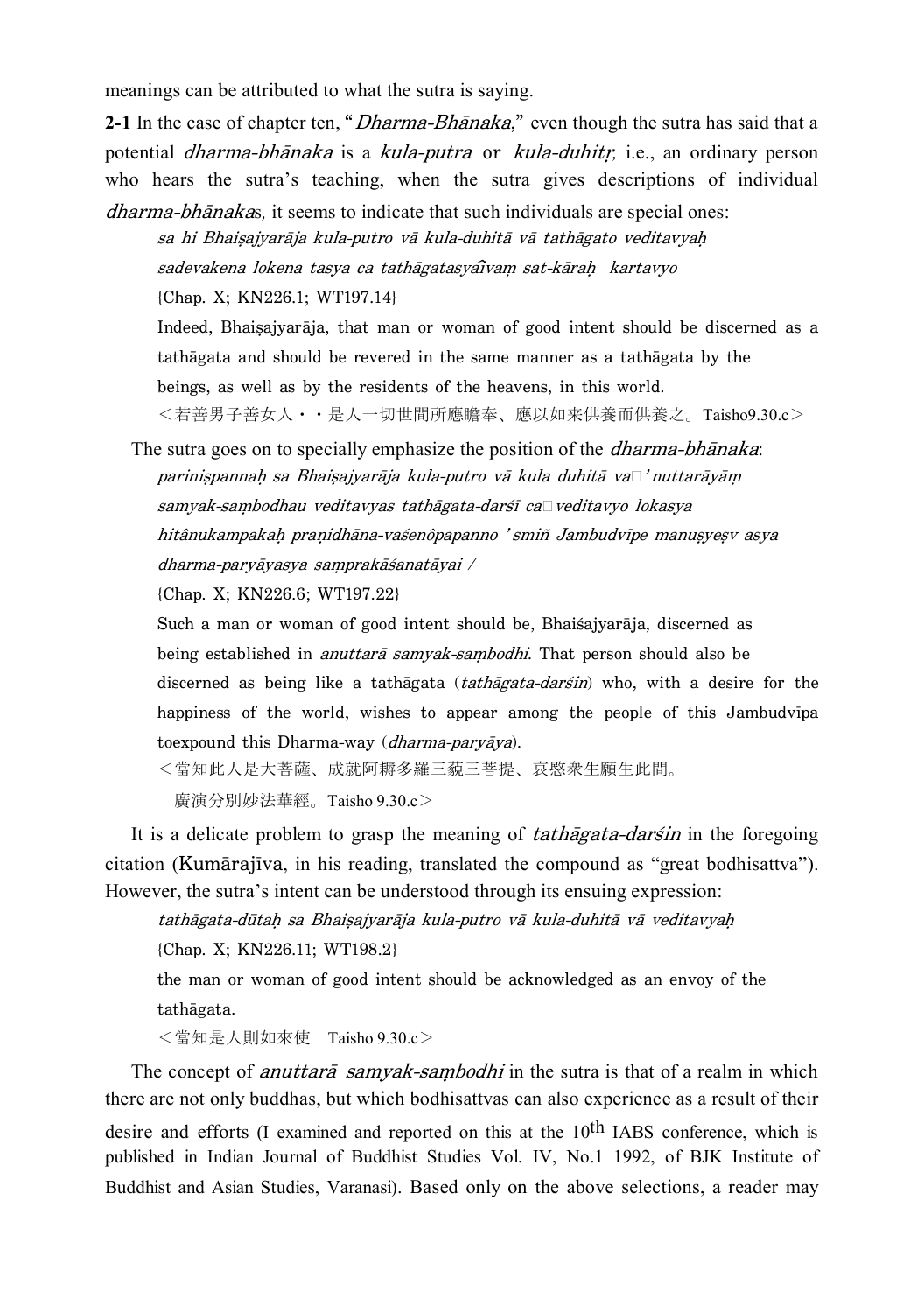misconceive a *dharma-bhānaka* as being a buddha, a person equivalent to a buddha, or at least as a buddha's "special deputy." Reading the entire chapter, however, one will encounter the following at its conclusion:

> ye câpi tasy' āśrita bhonti sattvās te bodhisattvå laghu bhonti sarve \ {Chap. Xvs35; KN238.3; WT205.19} and so, those beings who rely on them will all easily become bodhisattvas <若親近法師 速得菩薩道 Taisho 9.32.b>

We can find here the sutra's intent to open the Way to all beings. It shows the sutra's concept to value the positive attitude of being its ambassador, i.e., to value those who act as *dharma-bhānaka* through their efforts to communicate with others about the sutra.

**3-0** The charm and power of the Lotus Sutra is found in the fact that it entrusts the task of personal and societal benefit to human beings themselves. Yet, why would the Sutra propose to do this if these same human beings are people who are not buddhas, who are not even bodhisattvas who have reached the stage of non-regression, and who are constantly misled by their own intentions and desires?

**3-1** The sutra is realistic in its assessment of the condition of human beings. The verse portion of chapter two, " $Up\bar{a}ya-kau\acute{s}aly\acute{a}$ ," describes a condition of beings in relation to a lack of fortune based upon wisdom ( $prajña$ ). They become blinded (andh $\overline{I}$ -krta) by desire ( $k\bar{a}$ ma) and they don't seek the way that leads to the end of sufferings ( $duhkha$ : dukha) in the six states of existence, which are a succession of sufferings:

> aham pi paśyāmi daridra-sattvān prajñāya puņyehi ca viprahīņān / praskanna samsāri niruddha durge magnāḥ punaḥ duḥkha-paraṃparāsu \\ trsnā-vilagnāś camarī 'va vāle kāmair ihândhī-krta sarva-kālam / na buddham esanti mahā 'nubhāvam na dharma mårganti dukhânta-gåminam \\ gatīșu satsū parigrddha-cittāh kudrsti-drstisu sthitā akampyāh / duhkhātu duhkham prativedamānāh / kārunya mahyam balavan tu teşu || {Chap. IIvv110-112; WT52.20 (KN54.7)} I, indeed, look at the sentient beings in difficulties who are lacking the fortune based upon wisdom /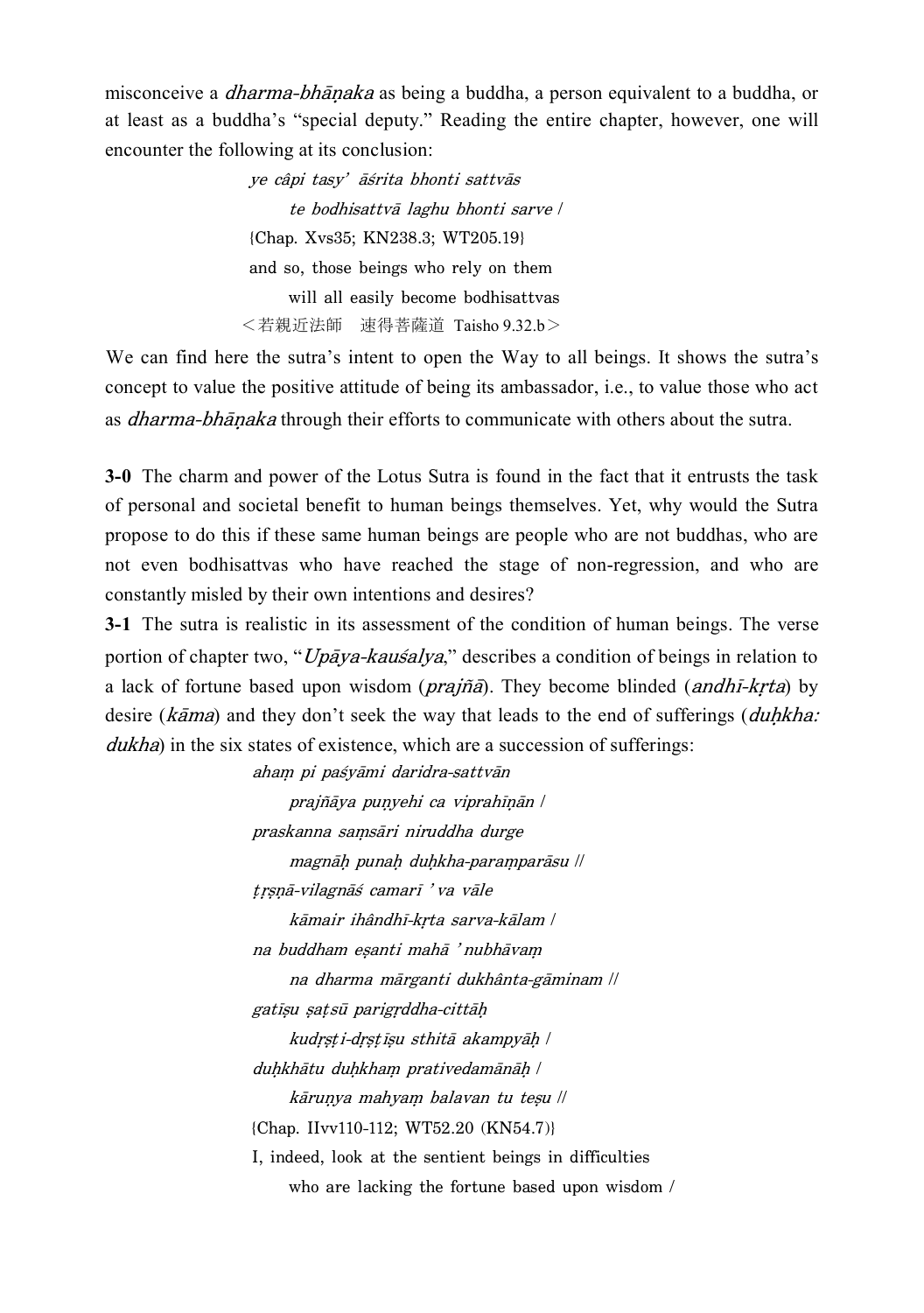Being in the flow of worldly affairs, being confined to the worst life,

Being drowned, furthermore, in a succession of sufferings  $\sqrt{ }$ 

Being attached to thirsts like the tail is to the mountain cow

They always become blinded by desire in this existence  $\ell$ They don't seek for Buddha, who has great power,

Or the teaching that leads to the end of suffering  $\sqrt{ }$ In the six states of existence, their attached minds

Do not move, standing on the thoughts of false views / Encountering suffering after suffering

However, my compassion for them has the power  $\sqrt{ }$ 

<舍利弗當知 我以佛眼觀 見六道衆生 貧窮無福慧 入生死嶮道 相續苦不斷 深著於五欲 如犛牛愛尾 以貪愛自蔽 盲瞑無所見 不求大勢佛 及與斷苦法

深入諸邪見 以苦欲捨苦 爲是衆生故 而起大悲心 Taisho 9.9.b >

**3-2** The description from chapter two quoted above (3-1) can be seen as one that is a pre-description of the condition of the beings, including such dreadful ones as *yaksas*, in the metaphor of the burning house in chapter three, "*Aupamya*." The metaphor says that there are five hundred beings in the burning house (*dvayor vā travānām vā* caturnām vā pañcānām vā prāṇi-śatānām, KN72.4; WT69.18; 一百二百乃至五百人Taisho 9.

12.b; also in vs41, satāna pañcāna • • • prāninām, KN83.3; WT77.6; 有五百人 Taisho 9.13.c) while the number of children who can escape from the burning house through the gate is

only twenty (pañca vā daśa vā vimśatir vā; KN72.8; WT69.24; 若十、二十、或至三十 Taisho 9.12.b; and in vs75, vimsa, KN88.3; WT82.16; not translated, only 此諸子等 Taisho 9. 14b).

**3-3** The metaphor of the burning house in chapter three is given in both prose and verse. The verse section is particularly graphic in its description of the conditions inside the house. It could be said that the "law of the jungle" is in effect there, and the metaphor is suggesting that such is the reality of human society. Verse 49 of the narration says:

yadā ca te yaksa bhavanti trptāh

para-sattva khāditva suraudra-cittāh / para-sattva-māmsaih paritrpta-gātrāh kalaham tadā tatra karonti tīvram \\ (Chap. IIIvs49; KN84.5; WT78.14) And when these yaksas become satisfied, Having, with ferocious minds, eaten other beings / And filled their stomachs with the flesh of others' bodies, They then engage in keener competition  $\sqrt{ }$ < (夜叉競來 爭取食之) 食之既飽 惡心轉熾 鬪爭之聲 甚可怖畏Taisho 9.14.a >

**3-4** In the explanation of the metaphor, the children who are able to escape from the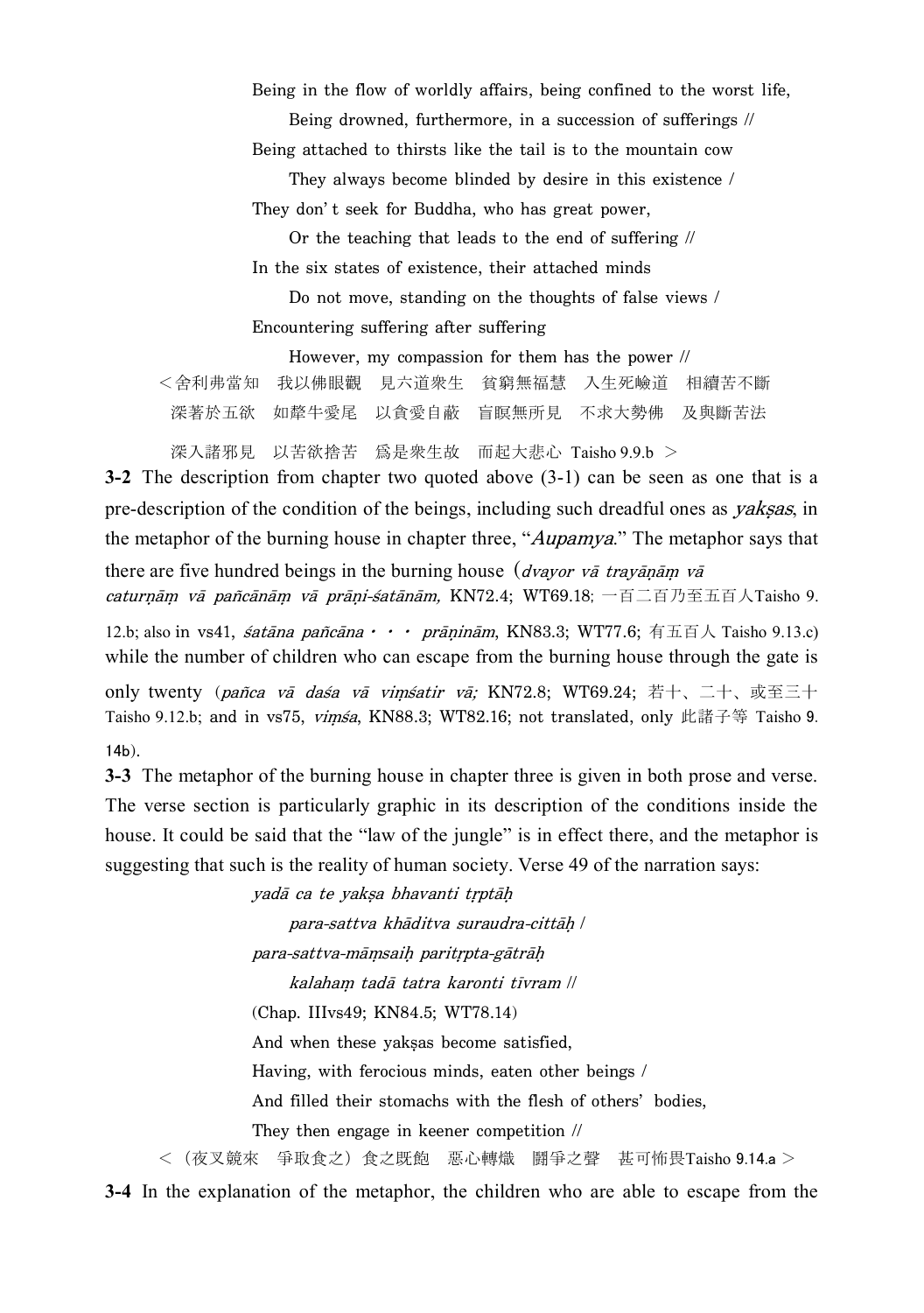house—those who can hear and accept the explanation and encouragement of their father, i.e., the Buddha—are described as the children of the Buddha (buddha-putrå, IIIvs93: KN91.2; WT85.21; (講子 Taisho 9.15.a) who are encouraged to "ride" the Buddha's vehicle (bauddha yāna, IIIvs98; KN91.12; WT86.14; 佛智慧 Taisho 9.15.a). No explanation can be found regarding the fate of beings other than the children, but an explanation can be found of what happens (vipåka, IIIvv112;113; KN93.14, 94.2;WT88.24, 89.2; (則斷一切 世間佛種), 罪報Taisho 9.15.b) when the Buddha's teachings are, by intent, not heard and acknowledged (*J*ksip, Chap. IIIvv.112,113; KN93.13,94.1; WT88.21,25; 毀謗, 顰 蹙而懐疑惑 • • • 誹謗 Taisho 9.15.b).

**3-5** Various living conditions resulting from the consequences of that are described, starting from the conditions of those born in hells, to those born as animals, to those born as human beings:

> puruș' ātmabhāvam ca yadā labhante te kundakā langaka bhonti tatra / kubjā 'tha kāņā ca jadā jaghanyā aśraddadhantā ima sūtra mahyam || apratyanīyāś ca bhavanti loke pūtī mukhā tesa pravāti gandhah / yakşa graho ukrami teşa kāye aśraddadhantān' ima buddha-bodhim || {Chap. IIIvv122, 123; WT90.12; (KN95.5)} When born as human beings Their limbs will not have good function / They will have troubles of body and back, and have bad sight and sound, Those who do not accept this sutra that I teach.  $\|\cdot\|$ They will also not be welcomed by society, Their breath will always be foul / The spirit of yaksa will infuse them, Those who do not believe in this buddha-awareness. <若得爲人 諸根闍鈍 矬陋攣躄 盲聾背傴 有所言説 人不信受。口氣常臭

鬼 魅 所 著 Taisho  $9.15.c$  >

The description consists of thirteen verses, continuing to vs.134. Including the previous verses beginning at vs.112, these descriptions reveal what the sutra considers to be the essential condition of human life itself. The examples must reflect the typically real situation of human difficulties and the unwholesome conditions of the people during the time of the compilation of this sutra. Verse 131 says that "the grounds of their gardens" will become as hell for them, and the conditions of their homes are  $ap\bar{a}ya-bhumi$ , unwholesome states of life  $(udyāna-bhūmī narako' sya bhoti nivešanam tasya apāya-$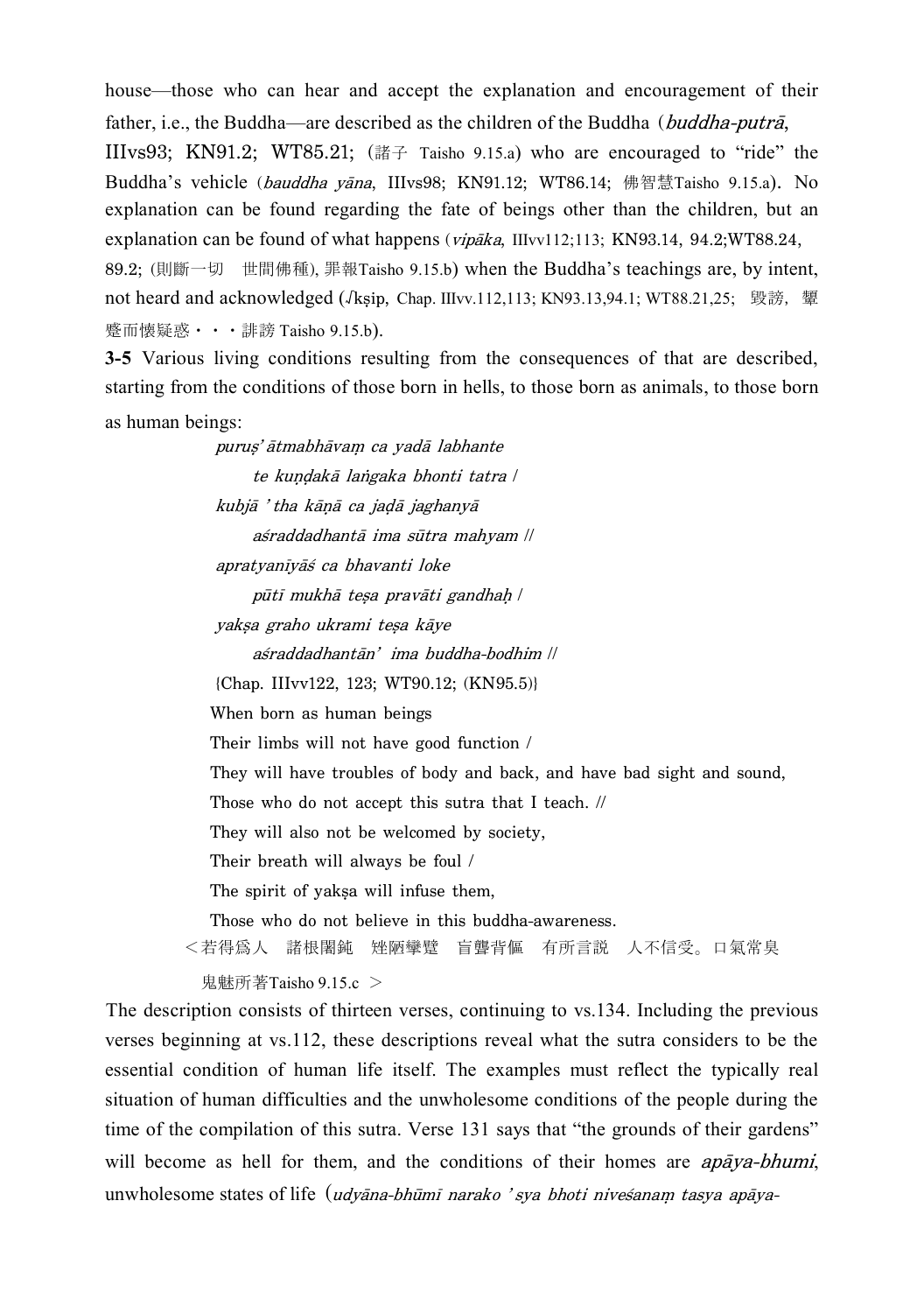bhūmih, KN96.11; WT91.26; 常處地獄 如遊園觀 在餘惡道 如己舍宅 Taisho 9.15c). And vs. 133 describes them having physical woes such as *vicarcika*, kandu, which can be translated as tumors or rashes or, in another sense, psoriasis; and also  $p\bar{a}$ man, kustha, kilåsa, which can be accepted as both the physical condition and the actual suffering of leprosy (KN96.16, WT92.6; 水腫乾痟 疥癩癰疽 Taisho.9.16.a). The sutra's ideal concept, as seen in from the perspective of the Buddha, is that the whole human life situation, i.e., physical and social matters as well as spiritual ones, can be changed or improved through development of their own awareness and subsequent reformation of their spiritual condition. However, if one takes the compilers of the sutra to be the actual authors of the explanation, the contents of this part can be seen as an aggressive criticism of those who hold views opposing those of the followers of this sutra. The correct reading can be grasped through a comprehensive understanding of the entire text.

**4-0** As for acknowledging the sutra's attitude toward people through the reading of the entire text, we must examine the instructions given to one who would be its evangelist. **4-1** At the beginning of the particular section of chapter three which was just examined, Sariputra was ordered by the Buddha to not expound the teaching  $(m\bar{a} \cdot t \nu am \cdot \nu \nu m)$ vadesi etat; KN93.11; WT88.17) to people whose attitudes render them unable to value it properly.

In the middle of the sutra, however, after the discussion in chapter ten regarding who will be expounders of the sutra, in chapter thirteen a discussion regarding the attitudes of such evangelists appears:

punar aparam Mañjuśrīr bodhisattvo mahāsattvas tathāgatasya parinirvrtasya paścime kāle paścime samaye paścimāyām pañcāśatyām saddharma-vipralope vartamāna imam dharma-paryāyam samprakāśayitu-kāmah sukha-sthito bhavati sa sukha-sthitaś ca dharmam bhāşate kāya-gatam vā pustaka-gatam vā  $\sqrt{\frac{1}{2}}$ paresāmca desayamāno nâdhimātram upālambha-jātīyo bhavati na cânyān dharmabhānakān bhiksūn parivadati na câvarnam bhāsate na câvarnam niścārayati na cânyeşām śrāvaka-yānīyānām bhiksūņām nāma grhītvā 'varņam bhāşate na câvarnam cārayati na ca teşām antike pratyarthika-samjñī bhavati / tat kasya hetoh | yathā 'pîdam sukha-sthāna-sthitatvāt | sa āgat'āgatānām  $dh\$ arma $s$ rāvanikānām anuparigrāhikayā anabhyasuvayā dharmam desayati  $\ell$ avivadamāno na ca praśnam prstah śrāvaka-yānena visarjayati | api tu khalu punas tathā visarjayati yathā buddha-jñānam abhisambudhyate \\ {Chap XIII; WT241.7 (KN282.9,)}

Furthermore, oh Mañjuśrī, in the five hundred years following the Tathāgata's passing when acceptance of the saddharma is interrupted, the bodhisattva  $mah\bar{a}sat\bar{v}a$  who wishes to expound this Dharma-way remains at tranquil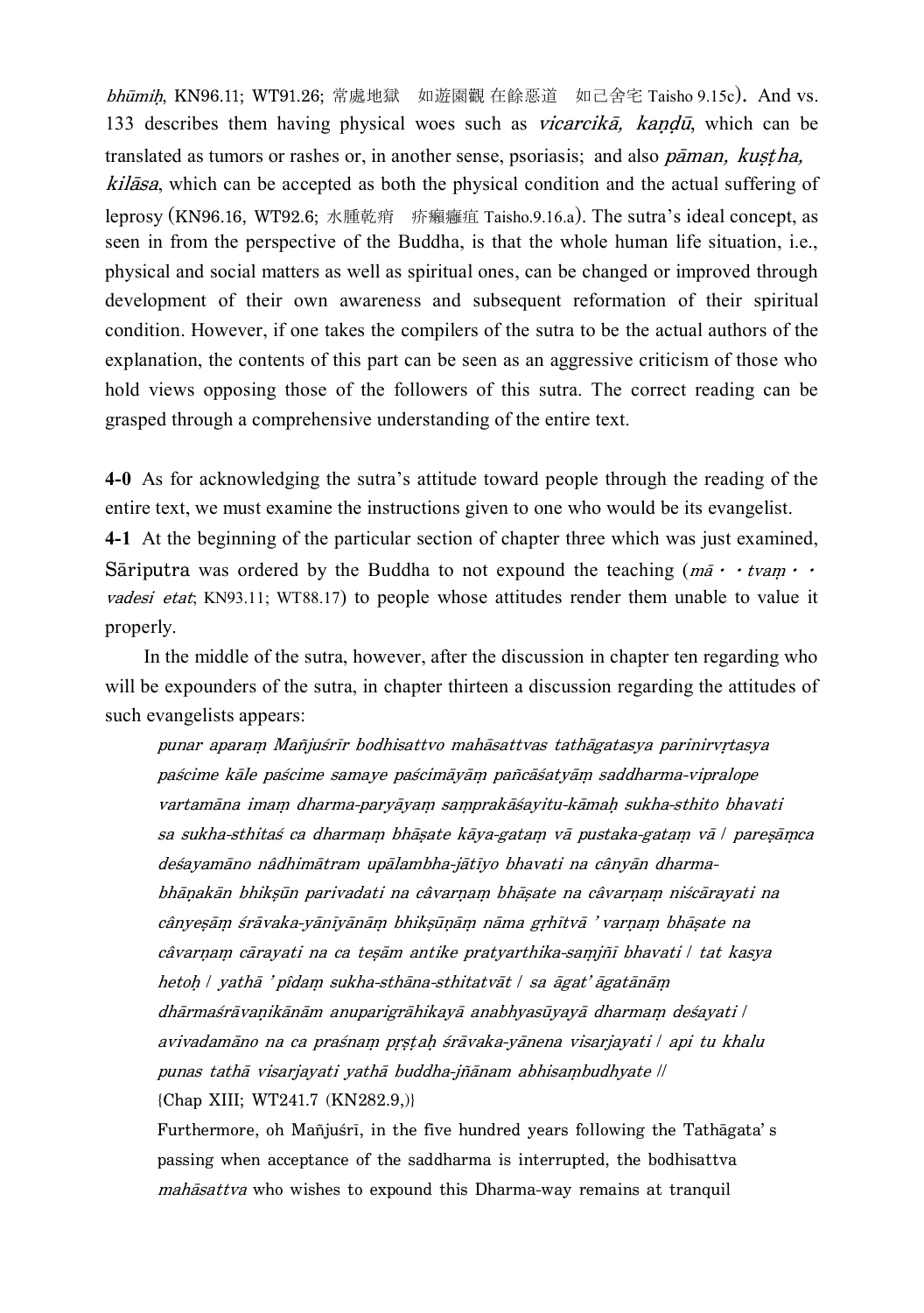ease. He teaches the Dharma, remembered or recorded, in a peaceful state, and explains to others without losing his composure; neither critical of various dharma-expounding monks nor spreading rumors or speaking ill of them. He does not refer to the various monks of *śravaka-yāna*s by name; neither does he spreadrumors nor speak ill of them, or engage in hostile rivalry with them. What is thereason for this? Certainly it is that his condition is one of tranquil ease. He teaches the Dharma to those who come, one-by-one, with compassion and with smiles. He does not reply to questions by argument or by way of the ßravaka. Rather, he replys in ways to make inquirers become awakened to the Buddha's wisdom.

<又文殊師利、如來滅後於末法中、欲説是經、應住安樂行。若口宣説若讀經時、不樂 説人及經典過。亦不輕慢諸餘法師。不説他人好惡長短。於聲聞人亦不稱名説其過惡。 亦不稱名讃歎其美。又亦不生怨嫌之心。善修如是安樂心故、諸有聽者不逆其意。

有所難問、不以小乘法答但以大乘而爲解説、令得一切種智。Taisho 9.37c>

**4-2** At the beginning of chapter seventeen, the story shows a dramatic change regarding the attitude of followers who are evangelists. The description says that when anyone, even a child, hears something of extreme value, that person will share it with whomever he or she next encounters.

yah kaś-cid Ajita kula-putro vā kula-duhitā vā tathāgatasya parinirvrtasyêmam dharma-paryāyam deśyamānam samprakāśyamānam śrņuyād bhikşur vā bhikşuņī vôpāsako vôpāsikā vā vijña-puruso vā kumārako vā kumārikā vā śrutvā câbhyanumodet *|sacet tato dharma-śravanād utthāya prakrāmet sa ca vihāra-gatovā* grha-gato vā 'ranya-gato vā vīthī-gato vā grāma-gato vā janapada-gato vā tān hetūms tāni kāranāni tam dharmam yathā-śrutam yathôdgrhītam yathābalam aparasya sattvasy' ācaksīta...

{Chap. XVII; KN345.7; WT292.10}

Suppose that a man or woman, oh Ajita, in the time following the Buddha's passing, whether a monk or a nun, a lay man or a lay woman, a person of discretion, or just a boy or a girl, hears this Dharma-way shown and explained, responds with joy, and then departs from the dharma assembly and goes, by happenstance, for instance, to a monastery, to his or her home, to the woods, to a town, to a village, or to a place crowded with people, and speaks of the Dharma that he or she has heard to other people according to their capacity to understand.

<阿逸多。如來滅後。若比丘比丘尼優婆塞優婆夷及餘智者若長若幼。聞是經隋喜已。 従法會出至於餘處。若在僧坊若空閑地若城邑巷陌聚落田里。如其所聞。(爲父母宗親善 友知識) 隨力演説。Taisho 9.46B >

This can be seen as indicating a level of willingness for human beings, and can be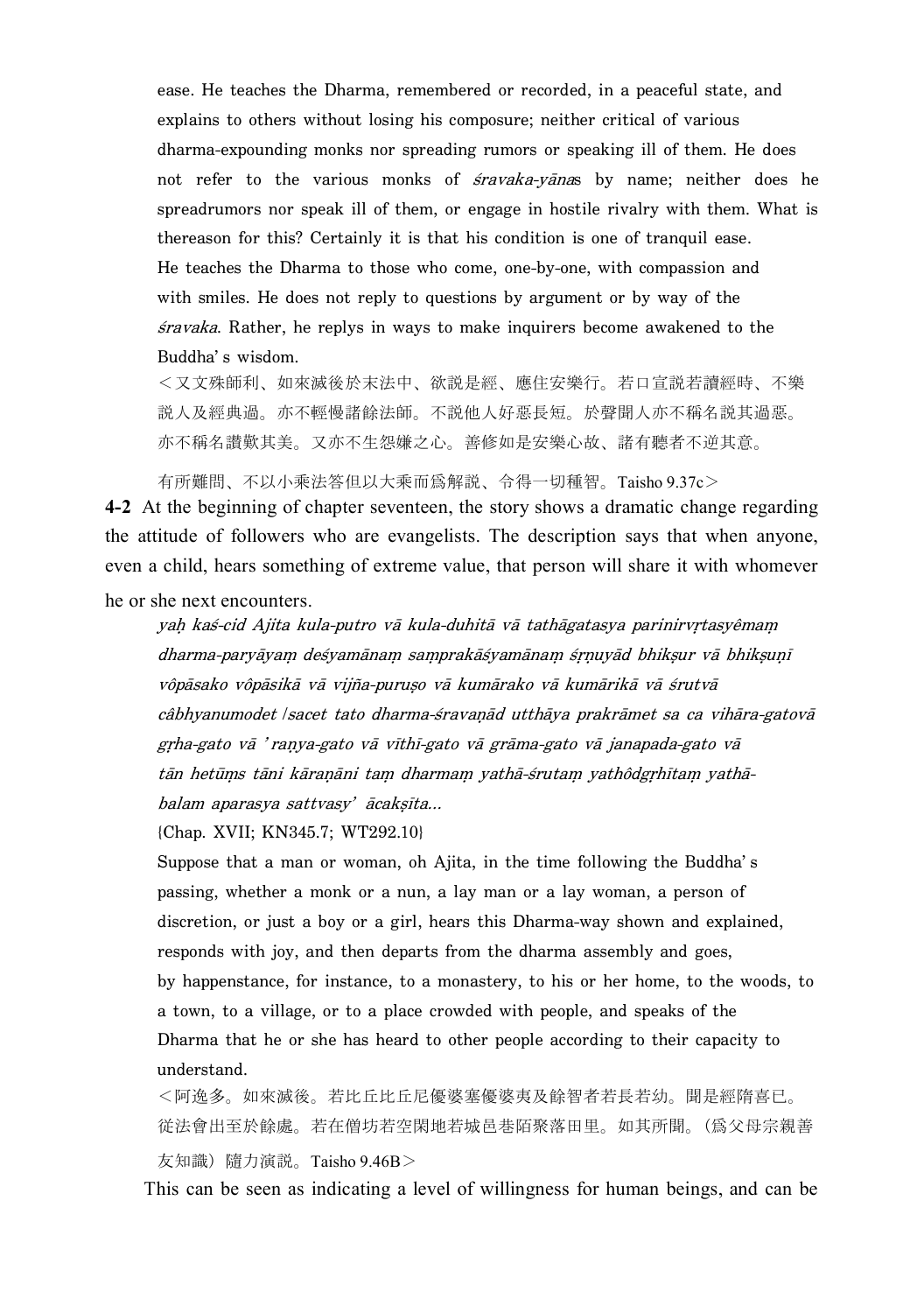seen as setting the stage for the story, in chapter nineteen, of Sadāparibhūta. While the story of Sadāparibhūta was previously referred to in  $(1-2)$ , another aspect of it is treated here. Sadāparibhūta's message to everyone was "I do not belittle you....." When hearers were not impressed with his message and were antagonistic to the point of hurling bricks or stakes at him, he merely moved out of range of thrown objects and repeated his message even louder (KN379.2; WT320.24). In showing that the bodhisattva did not abandon his effort of saying, "I do not belittle you..." to all people without exception, the narrative is suggesting to the followers the sutra's attitude toward perseverance.

**5-0** In the construction of Kumārajīva' s version, the chapters that come as addenda can be said to maintain the attitudes shown in the sutra's main part.

**5-1** The chapters on *Gadgadasvara* and *Avalokitesvara* (Chapters XXIII and XXIV) have suggestions regarding people's role with the framework of communication that we

have not seen previously in the sutra. In the Gadgadasvara chapter we find: bhagavān āha | eșa khalu punah Padmaśrīr Gadgadasvaro bodhisattvo mahāsattvo bahubhī rūpair imam Saddharmapuṇḍarīkaṃ dharma-paryāyaṃ deßayati sma \

{Chap. XXIII; KN432.10; WT358.13}

The Bhagavat said, Indeed, Padmasri, this bodhisattva mahāsattva Gadgadasvaraalso showed this Saddharmapundarika Dharma-way by manifesting himself in many forms."

< 華 德 、 湝 但 見 妙 音 菩 薩 其 身 在 此 、 而 是 菩 薩 現 種 種 身 、 處 處 爲 諸 衆 生 、 説 是 經 典 Taisho.9.56.a>

Examples of the forms in which the bodhisattva appeared are then given, including: wealthy merchant (*sivesthin*), householder (*grha-pati*), civic leader (*naigama*), their wives (śreșțhi-bhāryā, grhapati-bhāryā, naigama-bhāryā), and also children (dāraka, dārikā),

 $(KN433.6; WT358.22)$ . As for the *Avalokite svara* chapter, the Chinese version has almost the same contents as the *Gadgadasvara* chapter, but all of the Sanskrit manuscripts that are available for examination do not have this part (KN445.6; WT365.28, if the part existed). The part from Kumārajīva' s version reads:

<應以長者身得度者、即現長者身而爲説法。・・居士身・・宰官身・・婆羅門身・・。 應以長者居士宰官婆羅門婦女身得度者、即現婦女身而爲説法。應以童男童女身得度 者、即現童男童女身而爲説法 Taisho 9.57b>

… and for one who needs to be rescued by the wealthy person, he expounds the dharma by appearing as them. ….or the house holder….or the civic leader…or the brahman… and for one who needs to be rescued by the wife of a wealthy person, or of a householder, or of a civic leader, or of a brahman, he expounds the dharma by appearing as those wives, and for one who needs to be rescued by a boy or a girl, he expounds the